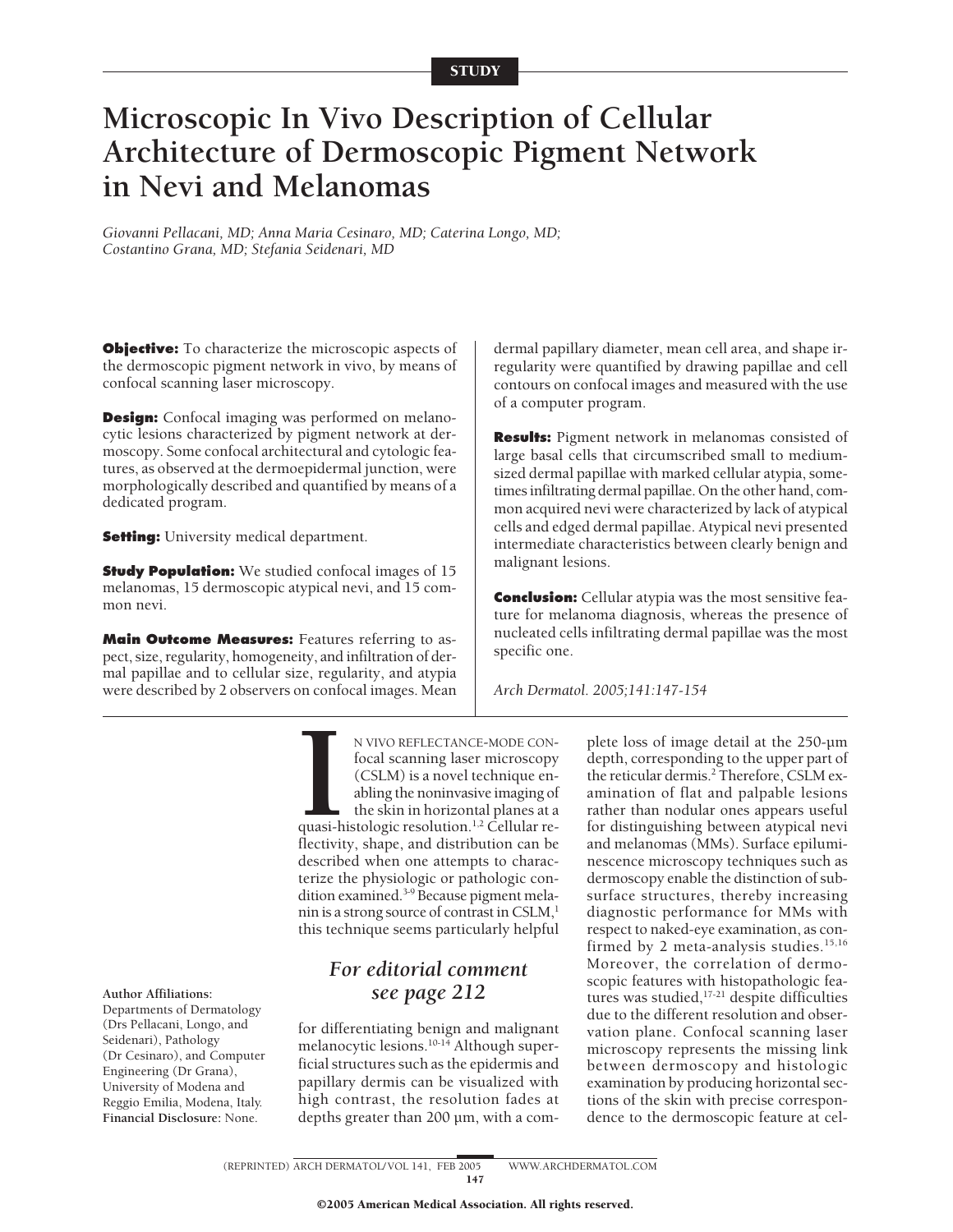#### **Table 1. Description and Frequency of Dermoscopic Features of Pigment Network**

|                                      | No. (%) of Lesions       |                                              |                                     |
|--------------------------------------|--------------------------|----------------------------------------------|-------------------------------------|
| <b>Feature</b>                       | <b>MMs</b><br>$(n = 15)$ | <b>Atypical</b><br><b>Nevi</b><br>$(n = 15)$ | Common<br><b>Nevi</b><br>$(n = 15)$ |
| <b>Pigment Network</b>               |                          |                                              |                                     |
| Thickness of grid line               |                          |                                              |                                     |
| <b>Delicate</b>                      | 1 $(7)$                  | 1(7)                                         | 14 (93)*                            |
| <b>Broad</b>                         | 12(80)                   | 11(73)                                       | $1(7)$ *                            |
| <b>Both</b>                          | 2(13)                    | 3(20)                                        | 0                                   |
| Size of the meshes                   |                          |                                              |                                     |
| <b>Narrow</b>                        | 1(7)                     | 4(27)                                        | $14(93)*$                           |
| Wide                                 | 12 (80)                  | 9(60)                                        | $1(7)^*$                            |
| <b>Both</b>                          | 2(13)                    | 2(13)                                        | 0                                   |
| Network color                        |                          |                                              |                                     |
| Light                                | 2(13)                    | 6(40)                                        | $13(87)$ *                          |
| Dark                                 | 8 (53)                   | 7 (47)                                       | 1(7)                                |
| <b>Both</b>                          | 5(33)                    | 2(13)                                        | 1(7)                                |
| Regularity of the network texture    |                          |                                              |                                     |
| Regular                              | $\overline{0}$           | $\mathbf{0}$                                 | 15 (100)*                           |
| Irregular                            | 15 (100)                 | 15 (100)                                     | 0                                   |
| Homogeneity of the network structure |                          |                                              |                                     |
| Homogeneous line thickness           | 0                        | 3(20)                                        | 15(100)                             |
| Homogeneous hole size                | $\mathbf{0}$             | 4(27)                                        | 14 (93)                             |
| <b>Consensus Meeting Definitiont</b> |                          |                                              |                                     |
| Typical pigment network              | 0                        | 3(20)                                        | 15 (100)*                           |
| Atypical pigment network             | 15 (100)                 | 12(80)                                       | 0                                   |

Abbreviation: MMs, melanomas.

\*Significant compared with MMs (*P*-.05).

†Described in Argenziano et al.27

lular-level resolution and correspondence to histologic findings.

One of the most important dermoscopic criteria in the diagnosis of pigmented skin lesions is represented by the pigment network.22-25Alterations of network line width and hole size are frequently observed in MMs. To standardize the terminology, numerous nonreproducible network descriptors, such as regular/irregular, discrete/prominent, wide/narrow, and delicate/broad,<sup>26</sup> were substituted during the recent consensus meeting via the Internet<sup>27</sup> by the binary definition of typical/atypical pigment network, distinguishing between a uniformly spaced network with thin lines distributed more or less regularly throughout the lesion and a darkly pigmented or gray network with irregular holes and thick lines. Owing to the correlation of an atypical pigment network with a diagnosis of MM, the possibility of in vivo identification of the underlying histopathologic features would be of uppermost importance to clarify its diagnostic value and to improve diagnostic performance. The aim of our study was to identify the CSLM aspects corresponding to the pigment network and to correlate them with dermoscopic and histologic aspects.

#### METHODS

#### **LESION IMAGES**

This study included a total of 8328 images acquired by means of CSLM referring to melanocytic lesions, including 3097 referring to 15 MMs, 2844 referring to 15 dermoscopically atypical nevi, and 1887 referring to 15 common melanocytic nevi. All presented with the pigment network at the dermoscopic evaluation. All MMs had a Breslow thickness of less than 1 mm  $(\text{mean} \pm S\text{D}, 0.38 \pm 0.29 \text{ mm})$ ; 3 cases of these were in situ lesions. The presence of a preexisting nevus was reported in 3 of 10 MMs; 1 case showed histologic characteristics of a congenitaltype nevus. Atypical nevi corresponded to lesions with equivocal aspects at clinical and dermoscopic inspection, and excision was performed to rule out an MM. Common nevi included in this study had typical dermoscopic features and were excised only for cosmetic reasons.

#### **INSTRUMENTS**

Digital dermoscopy imaging was performed with a digital videomicroscope (VideoCap 100; DS-Medica, Milan, Italy), using 20-, 50-, and 200-fold magnification and positioning the probe onto the CSLM adapter ring. The instrument has been described elsewhere.28 The images were digitized by means of a Matrox Orion frameboard (Matrox Electronic Systems Ltd, Dorval, Quebec) and stored by an image acquisition program (VideoCap 8.09; DS-Medica) that is compatible with Microsoft Windows systems (Microsoft Corporation, Redmond, Wash). The digitized images offer a spatial resolution of  $768 \times 576$  pixels and a resolution of 16 million colors.

The CSLM images were acquired by means of a near-infrared reflectance CSLM apparatus (Vivascope 1000; Lucid Inc, Rochester, NY). After acquiring the dermoscopic image, the adapter ring was filled with water and the arm of the CSLM with the  $\times 30$ water immersion objective lens (numerical aperture, 0.9) was placed onto it. The instrument and the acquisition modality for registration of single high-resolution images  $(475 \times 350 \,\mathrm{\upmu m}, \mathrm{with}$ a resolution of  $640\times480$  pixels) have been described elsewhere.<sup>2,29</sup> An automated stepper was used to obtain a grid of 16 contiguous horizontal images at a selected depth that constructed a montage image with an  $1.9 \times 1.4$ -mm in vivo field of view (block image). A sequence of 30 block images was acquired for each lesion at the level of the dermal-epidermal junction and mounted by means of software we developed to obtain a  $7.60 \times 6.65$ -mm field of view (reconstructed image).<sup>29</sup>

### **IMAGE ACQUISITION**

Before biopsy, lesion images were recorded by using digital dermoscopy and CSLM. To have an exact correspondence between dermoscopic and CSLM images, the 1-cm-diameter CSLM adapter ring was first positioned onto the skin and centered on the lesion, after which we obtained the dermoscopic and CSLM images. All lesions were then excised, after a silk suture was positioned at one pole of the specimen to clarify orientation, and the excised lesions underwent histologic examination for diagnostic confirmation and pattern correlation. Afterward, the dermoscopic image was resized and rotated for point-by-point correspondence with the reconstructed confocal image. Thus, the highresolution confocal image could be positioned onto the x-y plane of the dermoscopic image for exact pattern correlation. Moreover, a series of equidistant histologic sections that started from the silk suture enabled the correlation of the dermoscopic and confocal aspects with histopathologic findings.

#### **IMAGE DESCRIPTION**

#### **Dermoscopic Image Description**

We used a systematic list of the traditional dermoscopic variables (Table 1) for description of the pigment network.<sup>22-26</sup> In addition, each image was classified as having either a typi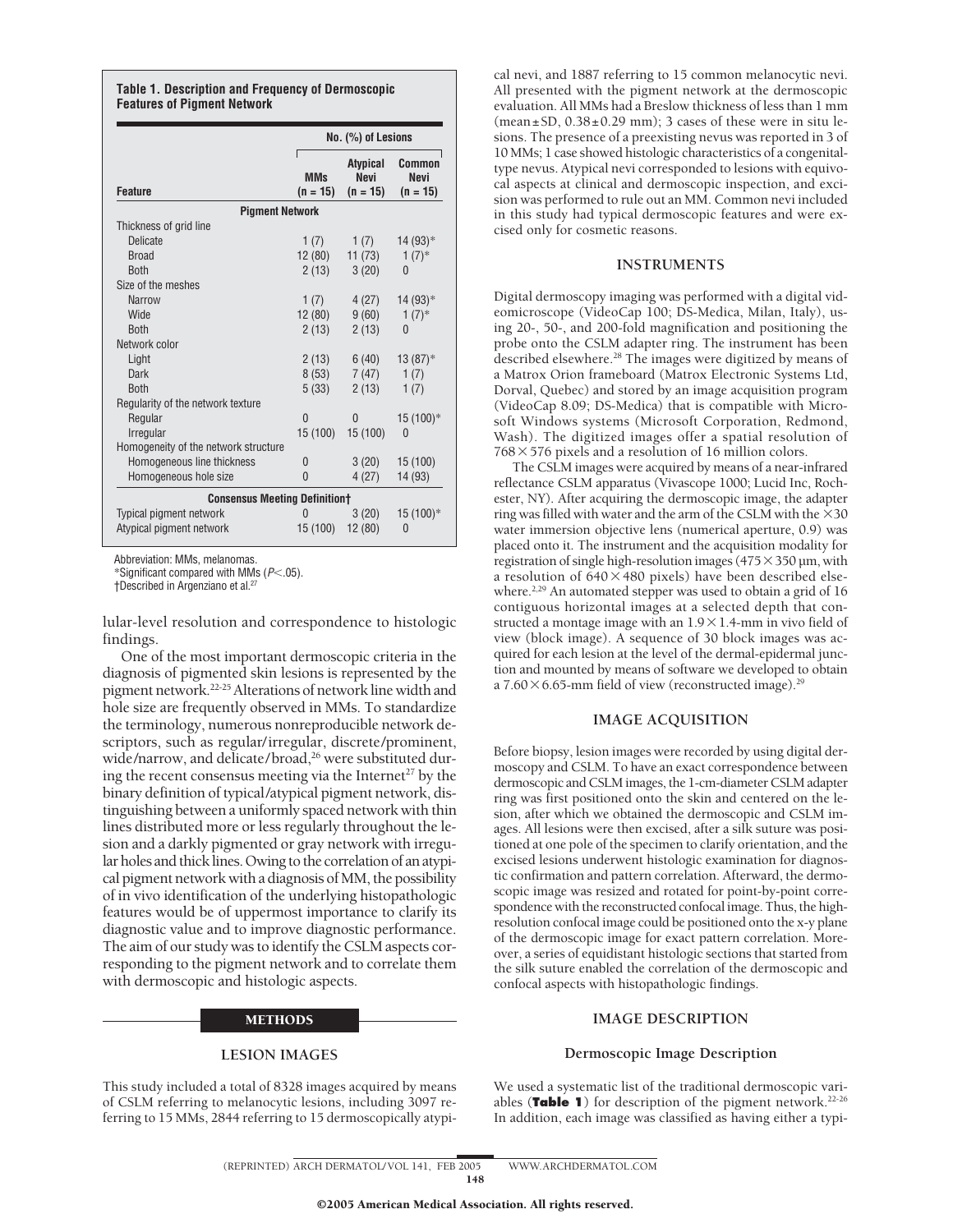cal or an atypical pigment network according to the definition of the consensus meeting.27

### **CSLM Image Description**

Together with the clinical, subjective description of the observable CSLM aspects performed by 2 observers (G.P. and S.S.), a semiautomatic method was introduced for CSLM image evaluation to obtain the quantification of architectural and cytologic features. To provide quantitative measures on manually annotated images, a computer program that is compatible with Microsoft Windows was created by using the Visual C++ 6.0 development system (Microsoft Corporation). Contours were drawn around all visible dermal papillae on reconstructed images  $(7.60\times6.65$ -mm field of view) and around cells with a highly reflective cytoplasm located at basal layer on high-resolution images (475 $\times$ 350-µm field of view). For contouring, we used a 1-pixel–wide free-form brush without aliasing from a standard digital imaging program (Paint Shop Pro 7.0; Jasc Software Inc, Eden Prairie, Minn). Cells were chosen on the basis of visual inspection. The number of cells per lesion varied from a minimum of 20 to a maximum of 116, depending on their similarity, for a representative sample of cells per lesion. Connected areas were extracted from the background by means of a labeling algorithm. To identify regions delimited by unconnected segments, the border was progressively extended by means of the sequential application of the mathematical morphology operators dilatation and erosion with 2 different structuring elements, up to the closure of the contour.

#### **Dermal Papillary Features**

We evaluated the size and regularity of dermal papillae on the reconstructed images (7.60 $\times$  6.65-mm field of view). The mean diameter of dermal papillae was computed by means of the previously described program. Moreover, we calculated the number of dermal papillae with a diameter of less than 100 µm (small papillae), those ranging from 100 to 200 µm (medium papillae), and those greater than 200 µm (large papillae). Each lesion was subsequently regarded as being characterized by small, medium, or large dermal papillae on the basis of the most frequently represented papilla category. Finally, we visually inspected dermal papillae for shape regularity (regular/ irregular) and for homogeneity of aspect and distribution throughout the lesion (homogeneous/nonhomogeneous).

#### **Cellular Aspects**

According to previous reports concerning normal skin and melanocytic lesion observation by means of  $\text{CSLM}$ ,<sup>1,2,10-14</sup> we evaluated cell size and aspect on the high-resolution images  $(475 \times 350$ -µm field of view). We used the dedicated program to calculate mean cell area and its standard deviation (size irregularity). On the basis of cell-area values obtained from typical nevi, lesions presenting a mean cell area less than  $250 \mu m^2$ (corresponding to a mean diameter of approximately 18 µm) were regarded as being characterized by small cells, whereas largecell lesions corresponded to higher mean cell-area measurements. Lesion cells were also morphologically described by considering cytologic atypia throughout the lesion. Three different degrees of cellular atypia were identified: *typical* was the term used for monomorphous small, polygonal cells; *mild atypia* was used when medium to large cells were round or oval, had bright cytoplasm, and had peripheral nuclei that were sporadically observable within typical cell architecture; and *marked atypia* was used when numerous cells were irregular in size, shape, and reflectivity, were round to oval or stellate, had (occasionally) branch-

#### **Table 2. Values Obtained by Quantitative Assessment of Dermal Papillae and Cells at the Dermoepidermal Junction**

| Measurement                              | <b>MMs</b><br>$(n = 15)$ | $(n = 15)$                                      | Atypical Nevi Common Nevi<br>$(n = 15)$ |  |  |  |  |
|------------------------------------------|--------------------------|-------------------------------------------------|-----------------------------------------|--|--|--|--|
| <b>Dermal Papillae</b>                   |                          |                                                 |                                         |  |  |  |  |
| Mean diameter,<br>mean $\pm$ SD, $\mu$ m |                          | $107.4 \pm 39.7$ $125.5 \pm 65.5$               | $127.0 \pm 54.0$                        |  |  |  |  |
| Papilla type, No. (%)                    |                          |                                                 |                                         |  |  |  |  |
| Small $(<100 \mu m)$                     | 5(33)                    | 6(40)                                           | 5(33)                                   |  |  |  |  |
| Medium (100-200 µm)                      | 10(67)                   | 7(47)                                           | 9(60)                                   |  |  |  |  |
| Large $(>200 \,\mu m)$                   | 0                        | 2(13)                                           | 1(7)                                    |  |  |  |  |
| Cells                                    |                          |                                                 |                                         |  |  |  |  |
| Size, mean $\pm$ SD                      |                          |                                                 |                                         |  |  |  |  |
| Area, $\mu$ m <sup>2</sup>               |                          | $665.7 \pm 593.5$ 186.8 $\pm$ 87.6 <sup>*</sup> | $162.8 \pm 32.7*$                       |  |  |  |  |
| Size irregularity                        | $346.6 \pm 186.6$        | $81.3 \pm 53.7*$                                | $63.0 \pm 13.2^*$                       |  |  |  |  |
| Type, No. $(\%)$                         |                          |                                                 |                                         |  |  |  |  |
| Small                                    | 4(27)                    | 11 $(73)*$                                      | $15(100)*$                              |  |  |  |  |
| Large                                    | 11(73)                   | $4(27)*$                                        | 0*                                      |  |  |  |  |

Abbreviation: MMs, melanomas.

 $*$ Significant compared with MMs ( $P$ <.05).

ing dendritic-like structures, and were distributed throughout the lesion. Moreover, we reported the presence of nonaggregated cells inside dermal papillae by distinguishing between round to oval cells, those having refractive cytoplasm and an eccentric dark nucleus, and those having plump irregularly shaped bright cells with ill-defined borders and no visible nucleus.<sup>10,11</sup>

#### **Histopathologic Description**

We described architectural patterns and cytologic features. Skin architecture was evaluated for regularity of the rete ridges, thinning or thickening of the epidermis, and flattening of the dermal papillae. Melanocytes were evaluated for morphologic characteristics, and the presence of papillary infiltration and melanophages was also reported.

### **STATISTICAL ANALYSIS**

The statistical evaluation was carried out with the SPSS statistical package (release 10.0.6, 1999; SPSS Inc, Chicago, Ill). As basic statistical analysis, absolute and relative frequencies of each dermoscopic and confocal criterion were obtained, whereas mean and standard deviation were calculated for dermal papilla diameter and cell-area values. Significant differences between MMs and benign lesions were evaluated using the  $\chi^2$  test of independence (the Fisher exact test was applied if any expected cell value in the  $2 \times 2$  table was  $\leq 5$ ) and the Mann-Whitney test for independent samples. A *P* value less than .05 was considered significant.

### **RESULTS**

The dermoscopic aspects are summarized in Table 1, and the cytologic and architectural features that were calculated and observed in confocal images are reported in **Table 2** and **Table 3**, respectively.

### **COMMON NEVI**

At the dermoscopic observation, common melanocytic nevi were characterized by a regular pigment network,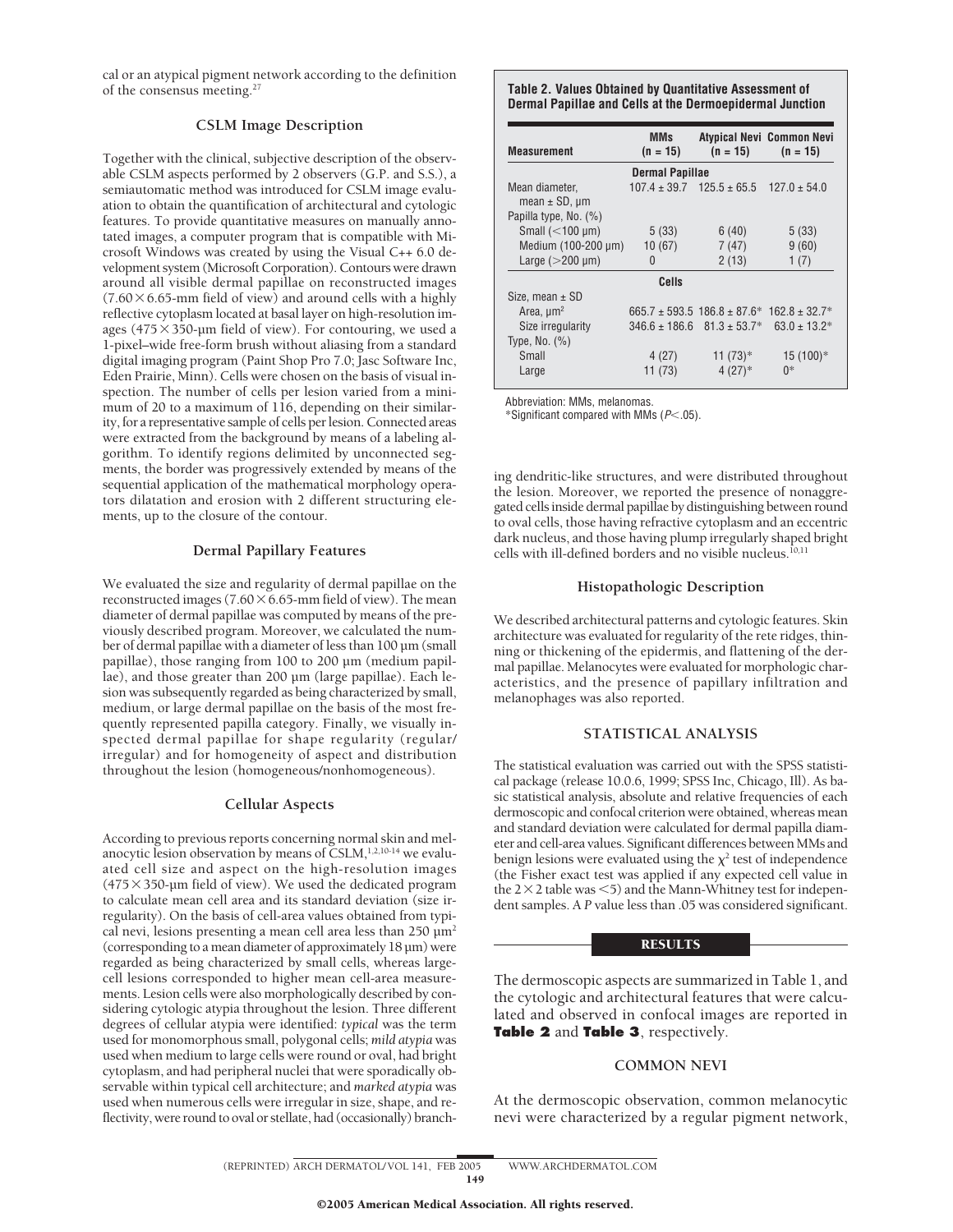|                   | $No.$ $(\%)$ of Lesions         |                                    |                                  |
|-------------------|---------------------------------|------------------------------------|----------------------------------|
| <b>Feature</b>    | <b>MMs</b><br>$(n = 15)$        | <b>Atypical Nevi</b><br>$(n = 15)$ | <b>Common Nevi</b><br>$(n = 15)$ |
|                   | <b>Dermal Papillae</b>          |                                    |                                  |
| Shape             |                                 |                                    |                                  |
| Regular           | 4(27)                           | 2(13)                              | 7 (47)                           |
| Irregular         | 11(73)                          | 13(87)                             | 8(53)                            |
| Aspect            |                                 |                                    |                                  |
| Homogeneous       | 1(7)                            | $7(47)^*$                          | $14(93)*$                        |
| Nonhomogeneous    | 14 (93)                         | $8(53)*$                           | $1(7)$ *                         |
| Papillary contour |                                 |                                    |                                  |
| Edged papillae    | 1(7)                            | $11(73)*$                          | 15 (100)*                        |
| Nonedged papillae | 11 (73)                         | $4(27)*$                           | $0*$                             |
| <b>Both</b>       | 3(20)                           | $\mathbf{0}$                       | 0                                |
|                   | Cells                           |                                    |                                  |
| Cytologic atypia  |                                 |                                    |                                  |
| Absent            | 1(7)                            | $9(60)*$                           | 15 (100)*                        |
| Mild              | 6(40)                           | 6(40)                              | $0*$                             |
| <b>Marked</b>     | 8(53)                           | $0*$                               | $0*$                             |
| Carpet of cells   | 10(67)                          | $2(13)*$                           | $1(7)$ *                         |
|                   | <b>Cells in Dermal Papillae</b> |                                    |                                  |
| <b>Nucleated</b>  | 8(53)                           | $1(7)^*$                           | $0*$                             |
| Plump bright      | 8(53)                           | 8(53)                              | 5(33)                            |

**Table 3. Description and Frequency of Confocal Microscopy Features Evaluated at Dermoepidermal Junction**

Abbreviation: MMs, melanomas.

\*Significant compared with MMs  $(P<.05)$ .

predominantly constituted by delicate light-brown grids and narrow meshes. These lesions presented homogeneous hole size and line width. In the images obtained by CSLM, dermal papillae at the dermoepidermal junction appeared as dark round to oval areas that were medium in 9 of 15 lesions, small in 5, and large in 1, with a mean diameter of 127 µm. Dermal papillae were of regular size in 7 (47%) of the 15 lesions and were homogeneously featured in 14. In all cases, the dermal papillae were circumscribed by a rim of refractive cells that corresponded to small melanocytes and melanin-rich keratinocytes. The papillae lacked cytologic atypia and appeared as bright rings separated by a thin, structureless, slightly refractive space that sharply contrasted with the dark background (edged papillae) (**Figure 1**). In 1 lesion, with nonhomogeneous darkly pigmented areas at dermoscopy (pigment blotches), dermal papillae focally disappeared and were replaced by a stretch of bright typical cells. In that lesion, no alteration of the rete ridges and no atypical cells were observed at histologic examination. In 5 cases, some melanophages were present in the papillary dermis and correlated with the observation of plump bright cells at CSLM examination.

### **ATYPICAL NEVI**

Atypical melanocytic nevi were predominantly characterized by an irregular pigment network that usually consisted of broad grids and wide meshes and that were darkly pigmented in 7 cases. Homogeneity of network line thickness and hole size was observed in 3 and 4 of 15 lesions, respectively. At CSLM observation, the mean diameter



**Figure 1.** Pigment network in a typical nevus. A, Dermoscopic aspect characterized by a bilayer structure (original magnification  $\times$  200). B, Confocal appearance of dermal papillae edged by a rim of refractive polygonal cells without cytologic atypia (original magnification  $\times$ 1000). C, Regular rete ridges and typical cytologic features at histopathologic examination (original magnification  $\times$ 40).

of dermal papillae was similar to that of common nevi. Dermal papillae were predominantly small in 6 of 15 nevi, medium in 7, and large in 2; irregular in shape in 13 cases; and nonhomogeneous in 8. In 11 of 15 atypical nevi, edged papillae were observable, whereas the remaining 4 lesions were characterized by small to medium dermal papillae without a demarcated rim of bright cells but separated by a series of large reflecting cells (nonedged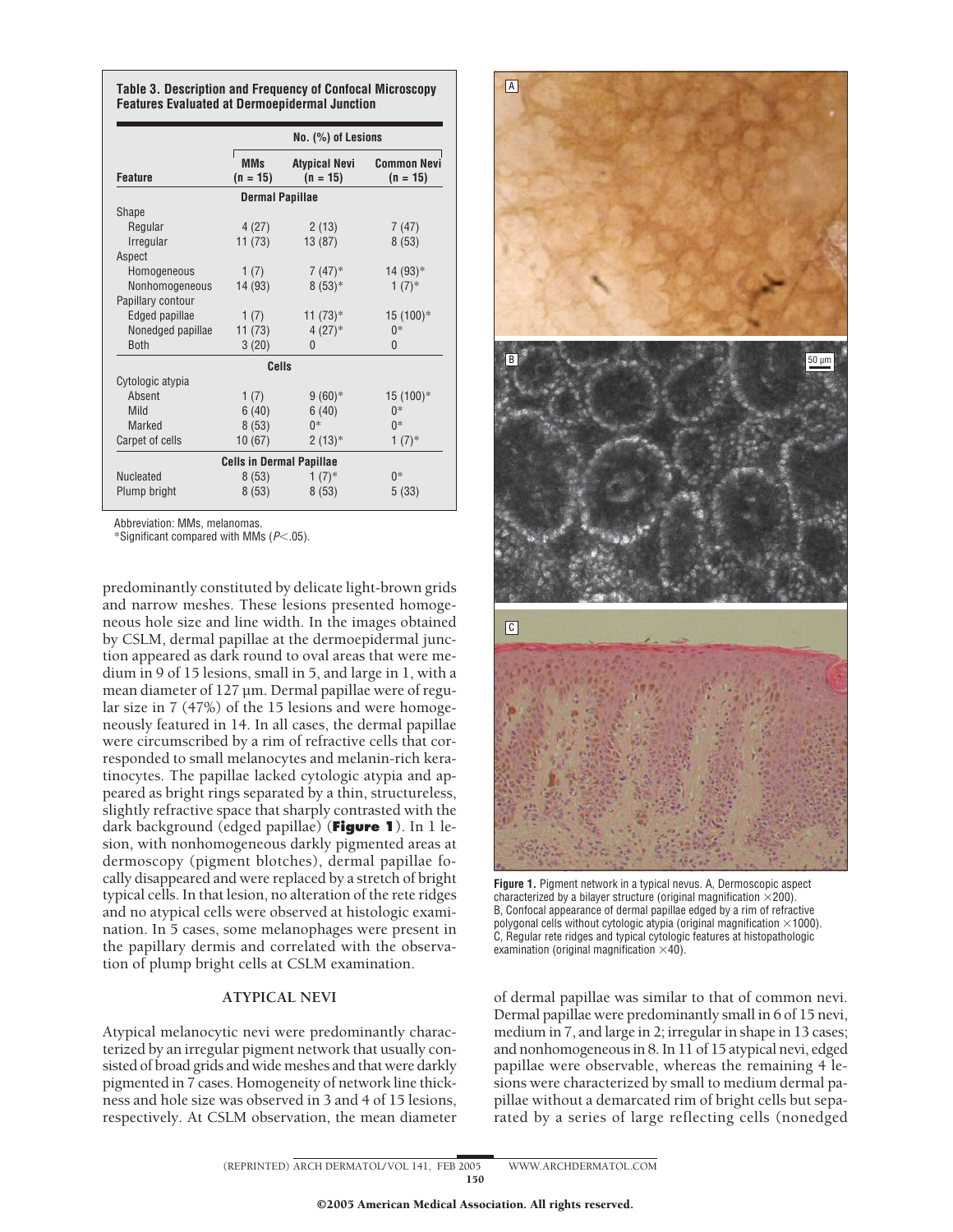papillae). In 2 cases, carpets of bright typical cells were observed. Four lesions were characterized by large cells, and 6 cases presented some medium to large cells that were round or oval, had bright cytoplasm, and had peripheral nuclei, corresponding to a mild cytologic atypia. Moreover, the presence of cells inside the dermal papilla was reported in 9 cases; in 8 of these, the cells in the dermal papilla were plump bright cells, but in 1, they were nucleated cells. At histopathologic examination, cytologic or architectural disorders were observed in most cases.

#### **MELANOMAS**

An irregularly broadened pigment network with wide, nonhomogeneous meshes characterized all MMs, except in 1 case that had an irregular, slightly pigmented, delicate grid. The dermal papillae were smaller than the nevi. Fourteen of 15 malignant lesions were formed by nonhomogeneous, small to medium dermal papillae without a demarcated rim of bright cells (nonedged papillae) (**Figure 2**) and in 3 cases with edged papillae. In a single case that corresponded to the in situ MM with a delicate pigment network at dermoscopy, edged papillae were present exclusively. Nonedged papillae, separated by a series of large bright cells, corresponded to a broadened, darkly pigmented network at dermoscopy and to a disarrangement of the dermoepidermal architecture, which was characterized by enlarged rete ridges, small dermal papillae, and epidermal flattening at histopathologic examination (Figure 2). Moreover, in 10 cases, the confocal reticular architecture, represented by lines of cells and dermal papillae, was occasionally interrupted by stretches of numerous, irregularly shaped, highly reflective cells that corresponded to pigment blotches at dermoscopy and to epidermal flattening with basal proliferation of large malignant cells at histopathologic examination.When we analyzed cytologic features by means of CSLM, MMs were characterized by larger and more irregular cells compared with acquired nevi. Marked cellular atypia was regarded as a specific marker of malignancy and was exclusively present in 8 MMs (**Figure 3**A and B). In the remaining malignant lesions, mild atypia was present (Figure 3C and D), with the exception of a single case that corresponded to an in situ MM. Large irregular cells with refractive cytoplasm and an eccentric dark nucleus infiltrating the papilla were observed in 8 of 15MMs that had a Breslow thickness greater than 0.2 mm and that corresponded to invasive malignant cells at histopathologic examination (**Figure 4**). Moreover, plump bright cells with ill-defined borders were present in 8 of 15 MMs and corresponded to melanophages at histopathologic examination.

#### **COMMENT**

The recent introduction of CSLM for the study of inflammatory skin disorders and skin tumors has allowed the noninvasive examination of the epidermis and superficial dermis at cellular resolution and has pro-



**Figure 2.** Atypical pigment network in an in situ melanoma. A, Dermoscopic findings of a darkly pigmented, broadened network (original magnification  $\times$ 50) and a detail (inset; original magnification  $\times$ 200). B, Confocal aspect shows nonedged dermal papillae (arrows) separated by a series of large, polymorphous reflecting cells (arrowheads) (original magnification  $\times$ 1000). C, Histopathologic finding shows disarrangement of the dermoepidermal architecture (original magnification  $\times 30$ ).

vided evidence of relevant correlations with histologic characteristics. For a 803-nm wavelength, melanin represents a strong source of contrast, enabling the study of melanocytic lesions with imaging depth limited to 200 to 300 µm. Thus, the study of cytologic and architectural features at the dermoepidermal junction may represent an appropriate approach for differentiating between benign and malignant melanocytic lesions. Characteristic CSLM cytologic features concerning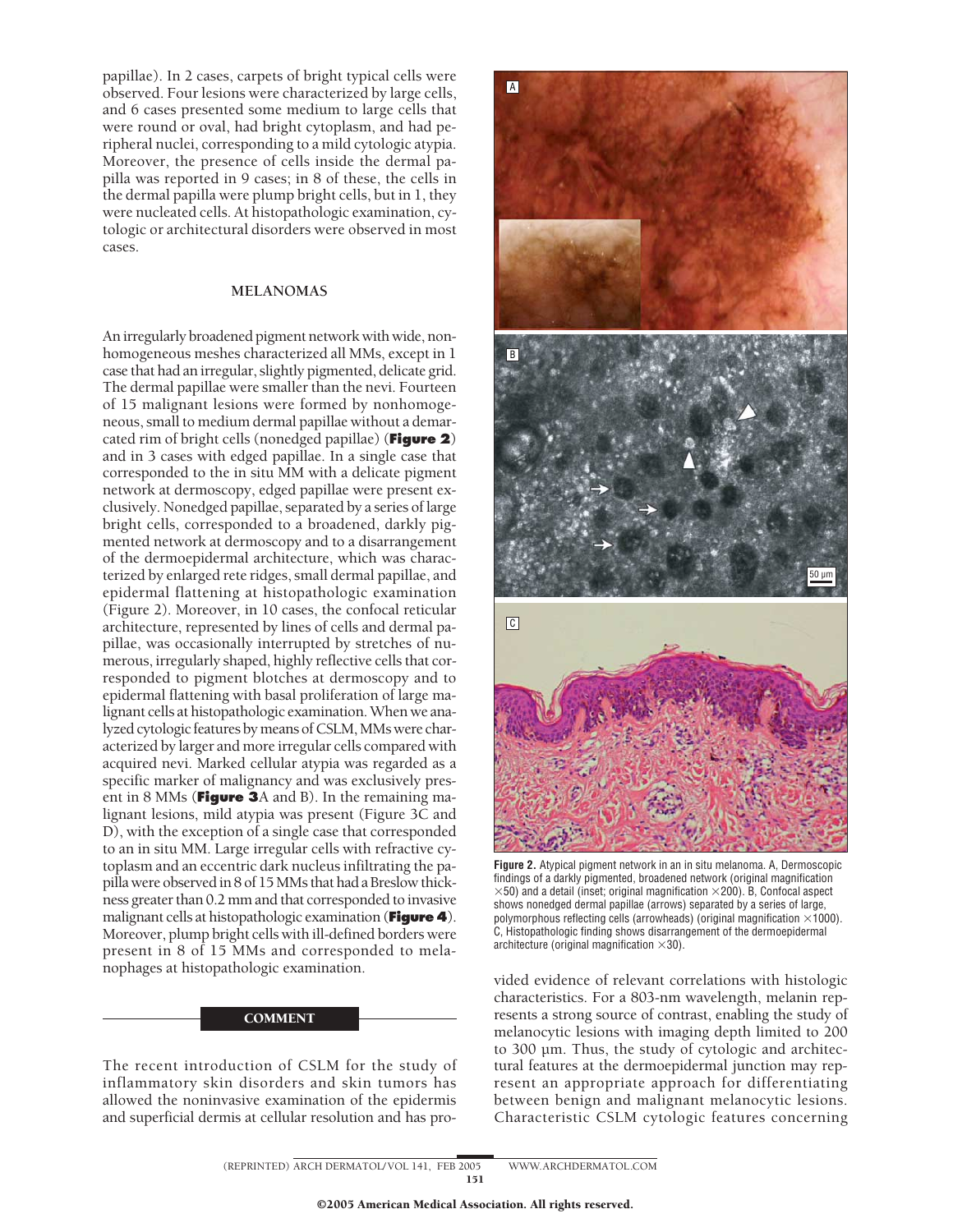

Figure 3. Cellular features. Confocal aspect (A) of marked cytologic atypia in a melanoma (original magnification ×1000), and its corresponding histologic image (B) (original magnification  $\times$  100). Confocal aspect (C) of mild cellular atypia (arrowheads) that is sporadically observable within typical cell architecture in a melanoma (original magnification  $\times$ 1000), and its corresponding histologic image (D) (original magnification  $\times$ 200).



Figure 4. Confocal aspect (A) of nucleated cells (arrowheads) infiltrating dermal papilla (dashed circle) in an invasive melanoma (Breslow thickness, 0.28 mm) (original magnification  $\times$  1000), and its corresponding histologic image (B) (original magnification  $\times$  100).

melanocytic nevi and MMs have been reported, and some aspects, such as the disarray of the normal honeycombed architecture of the stratum spinosum, the presence of polymorphic reflecting cells in the basal cell layers, at times spreading upward in pagetoid fashion, and the presence of dendritic-like structures in superficial layers in lentigo maligna MMs, seem useful for MM identification.<sup>11,13,14</sup> Recently, we reported the possibility of an exact correlation between dermoscopic findings, CSLM features, and histopathologic findings by focusing on pigment globules as observed in Spitz nevi<sup>29</sup> and by characterizing different confocal features of melanocytic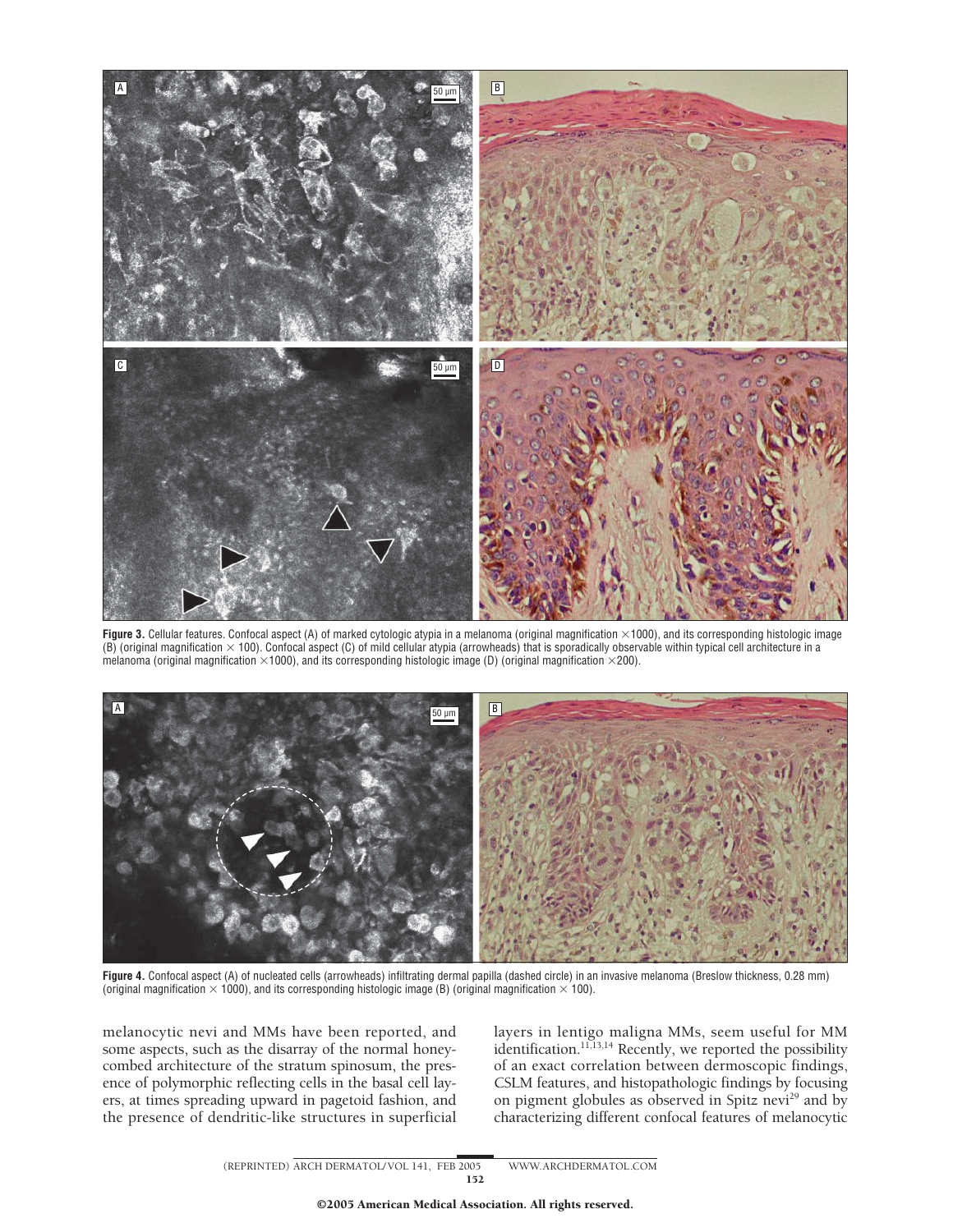nests in melanocytic lesions.30 Those studies aimed to characterize the dermal-epidermal structure by considering both cytologic features and architecture. The contemporary use of dermoscopy and CSLM image reconstruction enabled the exact identification of the dermoscopic pattern and its corresponding confocal feature. Histopathologic correlation was obtained by sectioning along an orientation line that passed through the center of the explored area. In the present study, we focused on the different confocal aspects of the dermoscopic pigment network, which is considered to be one of the most important features for differential diagnosis between melanocytic lesions.<sup>22-25,27</sup> Moreover, an atypical pigment network represents 1 of the 3 major criteria for MM diagnosis according to the new 7-point checklist, which is the semiquantitative algorithm based on pattern analysis proposed by Argenziano et al.<sup>31</sup> The CSLM evaluation enabled the characterization of cytologic and architectural aspects of the pigment network. The refractive rings circumscribing dermal papillae (edged papillae) corresponded to the darker external lines of the pigment network grids observed by means of highmagnification dermoscopy and gave rise to the bilayer network architecture previously described by Puppin and coworkers<sup>32</sup> (Figure 1). In contrast, small to medium dermal papillae without edge cells (nonedged papillae) correlated with a broadened dark network (Figure 2). Moreover, the characterization of cytologic features underlying specific dermoscopic aspects in melanocytic lesions enabled the identification of clues for MM diagnosis. The implementation of a quantitative method for feature description produced objective measures of characteristic confocal aspects. In our cases, MMs were characterized by large basal cells associated with small to medium dermal papillae and marked cellular atypia with large round to oval cells and/or stellate cells sometimes infiltrating dermal papillae. In our cases, the presence of cellular atypia (Figure 3) was suggestive of MM and enabled the identification of 14 of 15 malignant lesions, although 6 of 30 nevi were misclassified. Furthermore, nucleated cells infiltrating dermal papillae (Figure 4) were present in 8 of 15 MMs and in 1 atypical nevus and were considered a preliminary specific marker of malignancy. On the other hand, common acquired nevi were characterized by the lack of atypical cells and the presence of small to large edged dermal papillae that were homogeneously distributed throughout the lesion, although an irregular dermal papilla shape was present in more than half of the lesions. Atypical nevi presented intermediate characteristics between clearly benign lesions and MMs. In fact, some characteristics more frequently observable in MMs, such as the presence of nonedged nonhomogeneous papillae with large cells and cytologic atypia, were also reported in some atypical nevi.

Thus, the analysis of confocal cytologic and architectural features at the dermoepidermal junction may be of help for a more accurate distinction between MMs and acquired melanocytic nevi in the presence of dermoscopic pigment network. The implementation of a program for the composition of an overall CSLM image and the histopathologic section drawn along an established direction enabled an excellent correlation of CSLM aspects with the corresponding dermoscopic pattern and histopathologic features. In addition, CSLM allowed the in vivo characterization of the histopathologic substrate of the pigment network. Different confocal features were useful for improving MM diagnosis, although confocal features of pigment network in atypical nevi were very similar to those in MMs in some cases. Because CSLM produces horizontal planes of the skin at a quasihistopathologic resolution, we propose the confocal study of single dermoscopic aspects and the evaluation of characteristic confocal features for the distinction between benign and malignant lesions, offering a new approach to difficult-to-diagnose melanocytic lesions to improve diagnostic accuracy in melanoma.

#### **Accepted for Publication:** June 24, 2004.

**Correspondence:** Giovanni Pellacani, MD, Department of Dermatology, University of Modena and Reggio Emilia, Via del Pozzo 71, 41100 Modena, Italy (pellacani.giovanni @unimo.it).

#### **REFERENCES**

- 1. Rajadhyaksha M, Grossman M, Esterowitz D, Webb RH, Anderson RR. In vivo confocal scanning laser microscopy of human skin: melanin provides strong contrast. *J Invest Dermatol*. 1995;104:946-952.
- 2. Rajadhyaksha M, Gonzalez S, Zavislan JM, Anderson RR, Webb RH. In vivo confocal scanning laser microscopy of human skin, II: advances in instrumentation and comparison with histology. *J Invest Dermatol*. 1999;113:293-303.
- 3. Sauermann K, Clemann S, Jaspers S, et al. Age related changes of human skin investigated with histometric measurements by confocal laser scanning microscopy in vivo. *Skin Res Technol*. 2002;8:52-56.
- 4. Huzaira M, Rius F, Rajadhyaksha M, Anderson RR, Gonzalez S. Topographic variations in normal skin, as viewed by in vivo reflectance confocal microscopy. *J Invest Dermatol*. 2001;116:846-852.
- 5. Gonzalez S, Rajadhyaksha M, Rubinstein G, Anderson RR. Characterization of psoriasis in vivo by reflectance confocal microscopy. *J Med*. 1999;30:337- 356.
- 6. Gonzalez S, Rubinstein G, Mordovtseva V, Rajadhyaksha M, Anderson RR. In vivo abnormal keratinization in Darier-White's disease as viewed by real-time confocal imaging. *J Cutan Pathol*. 1999;26:504-508.
- 7. Gonzalez S, Gonzalez E, White MW, Rajadhyaksha M, Anderson RR. Allergic contact dermatitis: correlation of in vivo confocal imaging to routine histology. *J Am Acad Dermatol*. 1999;40:708-713.
- 8. Gonzalez S, Tannous Z. Real-time, in vivo confocal reflectance microscopy of basal cell carcinoma. *J Am Acad Dermatol*. 2002;47:869-874.
- 9. Hicks SP, Swindells KJ, Middelkamp-Hup MA, Sifakis MA, Gonzalez E, Gonzalez S. Confocal histopathology of irritant contact dermatitis in vivo and the impact of skin color (black vs white). *J Am Acad Dermatol*. 2003;48:727-734.
- 10. Busam KJ, Charles C, Lee G, Halpern AC. Morphological features of melanocytes, pigmented keratinocytes, and melanophages by in vivo confocal scanning laser microscopy. *Mod Pathol*. 2001;14:862-868.
- 11. Langley RG, Rajadhyaksha M, Dwyer PJ, Sober AJ, Flotte TJ, Anderson RR. Confocal scanning laser microscopy of benign and malignant melanocytic skin lesions in vivo. *J Am Acad Dermatol*. 2001;45:365-376.
- 12. Busam KJ, Hester K, Charles C, et al. Detection of clinically amelanotic malignant melanoma and assessment of its margins by in vivo confocal scanning laser microscopy. *Arch Dermatol*. 2001;137:923-929.
- 13. Busam KJ, Charles C, Lohmann CM, Marghoob A, Goldgeier M, Halpern AC. Detection of intraepidermal malignant melanoma in vivo by confocal scanning laser microscopy. *Melanoma Res*. 2002;12:349-355.
- 14. Tannous ZS, Mihm MC, Flotte TJ, Gonzalez S. In vivo examination of lentigo maligna and malignant melanoma in situ, lentigo maligna type by near-infrared reflectance confocal microscopy: comparison of in vivo confocal images with histologic sections. *J Am Acad Dermatol*. 2002;46:260-263.
- 15. Bafounta ML, Beauchet A, Aegerter P, Saiag P. Is dermoscopy (epiluminescence microscopy) useful for the diagnosis of melanoma? results of a metaanalysis using techniques adapted to the evaluation of diagnostic tests. *Arch Dermatol*. 2001;137:1343-1350.